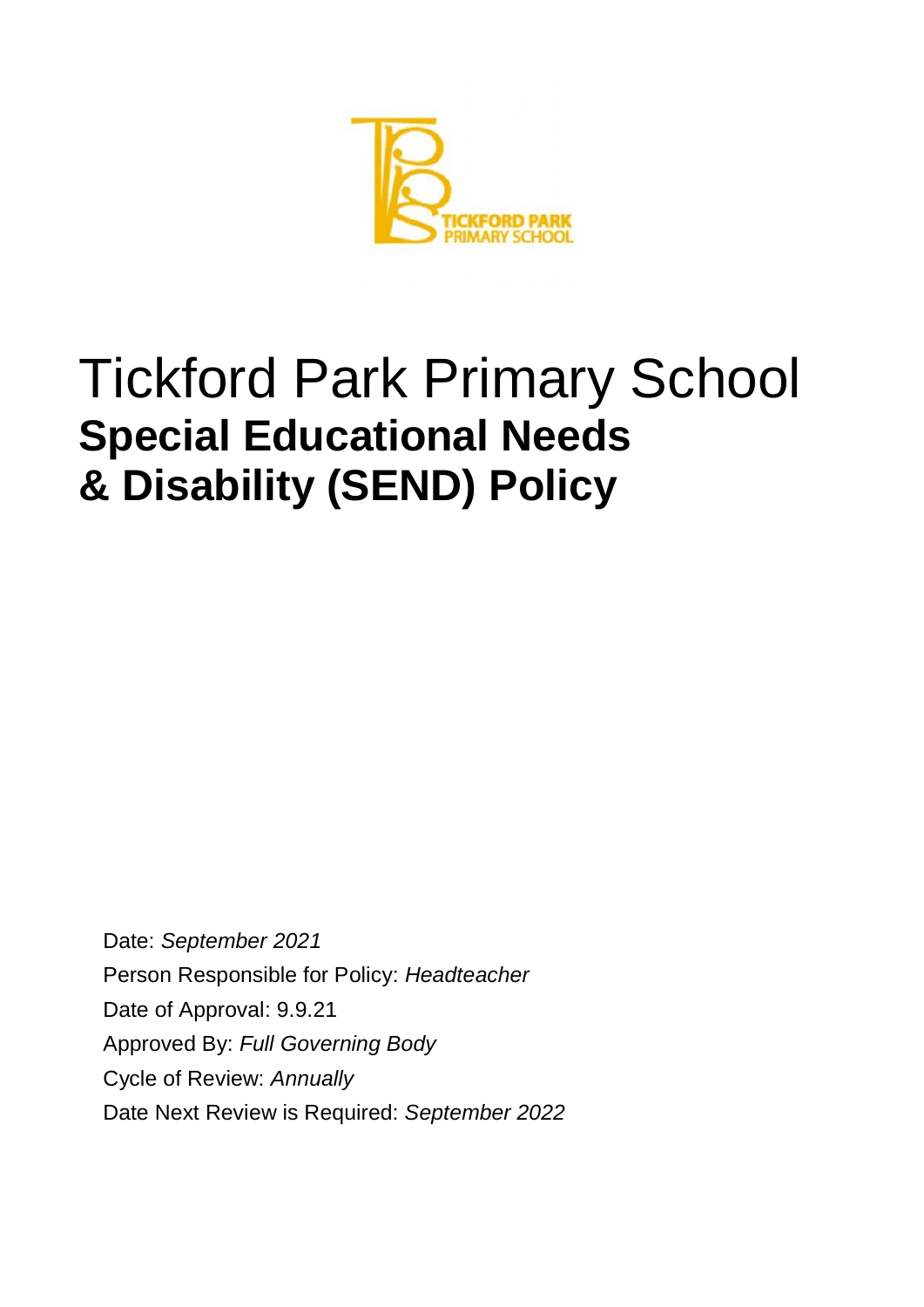#### **Tickford Park Primary School Special Educational Needs and Disability (SEND) Policy**

#### **Introduction**

Tickford Park Primary School has a named SENCO and a named Governor responsible for SEND. They ensure that the Tickford Park Primary School policy works within the guidelines and inclusion policies of the Code of Practice (January 2015), the Local Education Authority and other policies current within the school.

At Tickford Park Primary School it is our vision and belief that all children have an equal right to a full and rounded education which will enable them to achieve their full potential. We use our best endeavours to secure special educational provision for pupils for whom this is required, that is 'additional to and different from' that provided within the differentiated curriculum to better respond to the four areas of need identified in the new Code of Practice (2014).

- Communication and interaction
- Cognition and learning
- Social, mental and emotional health
- Sensory/physical

## **Aims**

The aims of this policy are:

- To have due regard to the Special Educational Needs and Disability Code of Practice (Jan 2015).
- To create an environment that meets the special educational needs of each child in order that they can achieve their full learning potential and engage in activities alongside pupils who do not have SEND.
- To request, monitor and respond to parents/carers and pupils' views in order to evidence high levels of confidence and partnership.
- To make clear the expectations of all partners in the process.
- To ensure a high level of staff expertise to meet pupils needs, through well targeted continuing professional development.
- To identify the roles and responsibilities of all staff in providing for children's special educational needs.
- Through reasonable adjustments to enable all children to have full access to all elements of the school curriculum, consulting with health and social care professionals where appropriate.
- To work in cooperation and productive partnerships with the Local Education Authority and other outside agencies, to ensure there is a multi-professional approach to meeting the needs of all vulnerable learners.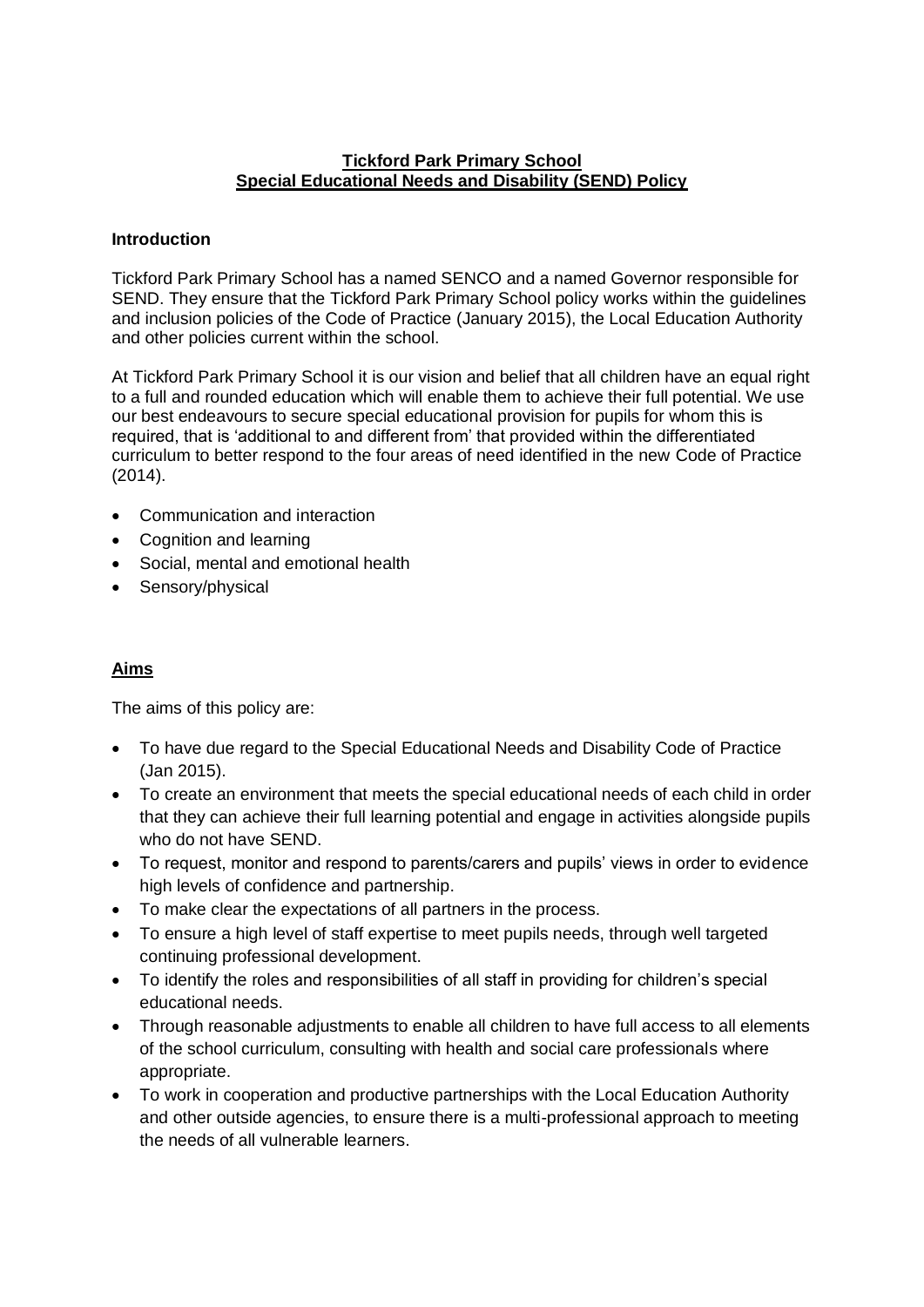## **What are special educational needs?**

A child or young person has special educational needs if he or she has a learning difficulty or disability which calls for special educational provision to be made for him or her. A learning difficulty or disability is a significantly greater difficulty in learning than the majority of others of the same age. Special educational provision means educational or training provision that is additional to, or different from, that made generally for others of the same age in a mainstream setting. Health care provision or social care provision which educates or trains a child or young person is to be treated as special educational provision (Code of Practice 2014).

This SEND policy details how, at TPPS, we will strive to ensure that the necessary provision is made for any pupil who has special educational needs and that those needs are known to all who are likely to work with them. We will ensure that teachers are able to identify and provide for those pupils with special educational needs, allowing them to be fully included in with all school activities.

# **Legislation**

We believe this policy relates to the following legislation:

- Children Act 1989
- Education Act 1996
- School Standards and Framework Act 1998
- Education (Special Educational Needs) (Information) Regulations 1999
- Special Educational Needs and Disability Act 2001
- Education Act 2002
- Education and Inspections Act 2006
- Education (Special Educational Needs Coordinators) (England) Regulations 2008
- Education (Special Educational Needs Coordinators) (England) (Amendment) Regulations 2009
- Equality Act 2010
- Education Act 2011
- School Discipline (Pupils Exclusions and Reviews) (England) Regulations 2012
- Children and Families Act 2014
- Special Educational Needs and Disability Regulations 2014
- Special Educational Needs (Local Offer) Regulations 2014
- Special Educational Needs (Personal Budgets) Regulations 2014

The following documentation is also related to this policy:

- Quality Standards for Special Educational Needs (SEN) Support and Outreach Services (DCSF)
- School Admissions Code (DfE)
- Special Educational Needs and Disability Code of Practice: 0 to 25 Years. Statutory Guidance for Organisations Who Work With and Support Children and Young People with Special Educational Needs and Disabilities (DfE) and (DoH)
- Supporting Pupils at School with Medical Conditions: Statutory Guidance for Governing Bodies of Maintained Schools and Proprietors of Academies in England (DfE)

We comply with the Special Educational Needs and Disability Code of Practice: 0 to 25 Years (2014) Statutory Guidance for Organisations Who Work With and Support Children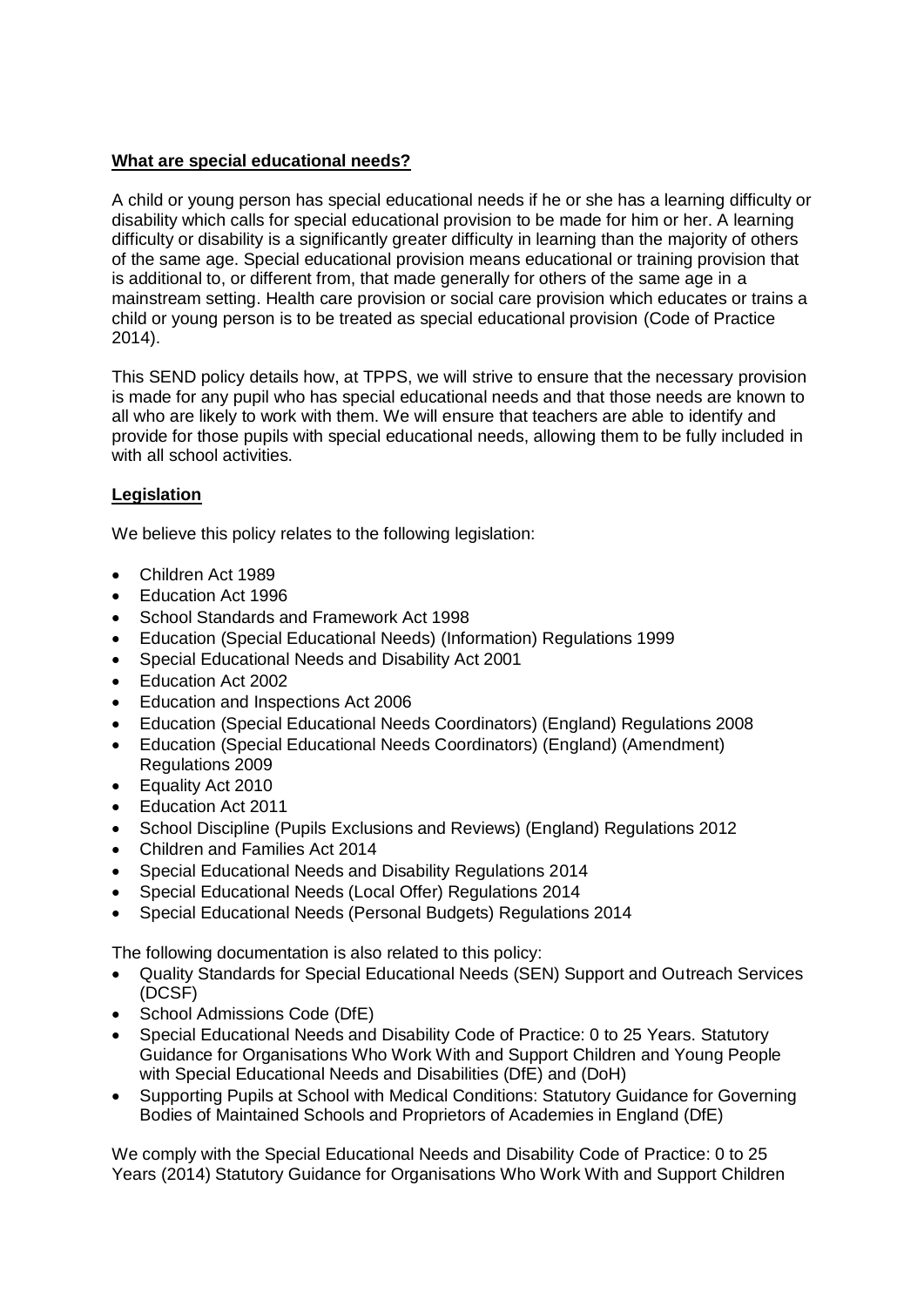and Young People with Special Educational Needs and Disabilities and with sections 29, 34, 35, 66, 67, 68, 69 and 100 of the Children and Families Act 2014. **Equal Opportunities and Inclusion:**

Through all subjects we ensure that the school meets the needs of all, taking account of gender, ethnicity, culture, religion, language, sexual orientation, age, ability, disability and social circumstances. It is important that in this school we meet the diverse needs of pupils to ensure inclusion for all and that all pupils are prepared for full participation in a multiethnic society. We also measure and assess the impact regularly through meetings with our SENCO and individual teachers to ensure all children have equal access to succeeding in all subjects.

All the teachers in the school are teachers of children with Special Educational Needs. As such, Tickford Park Primary School adopts a 'whole school approach' to special educational needs, which involves all the staff adhering to a model of good practice. School staff are committed to identifying and providing for the needs of all children in a wholly inclusive environment. Inclusion is regarded as crucial to the policy, in line with that of the Local Authority.

When organising additional support, it is very important that we provide children with special educational needs and disabilities (SEND) a broad and balanced curriculum with regular access to all subjects and areas of learning. We believe that children with SEND should not be segregated from their class teachers and peers, but included as much as possible within their class. However, some children may need to work outside of the class for planned interventions on a 1:1 basis or in small groups.

The school operates an equal opportunities policy for children with special educational needs who are afforded the same rights as other children.

## **Through appropriate curricular provision, we respect the fact that children:**

- Have different educational and behavioural needs and aspirations.
- Require different strategies for learning.
- Acquire, assimilate and communicate information at different rates.
- Need a range of different teaching approaches and experiences.

## **Children are identified as having SEND through a variety of ways including:**

- Liaison with your child's previous school / early years setting
- Concerns raised by parents/carers
- Concerns raised by your child's class teacher or school SENCO
- Concerns raised due to behavioural difficulties or poor self- esteem which is affecting performance
- Liaison with external professional (eg speech and language therapist)
- A medical diagnosis

This process can be summarised using the flow chart below: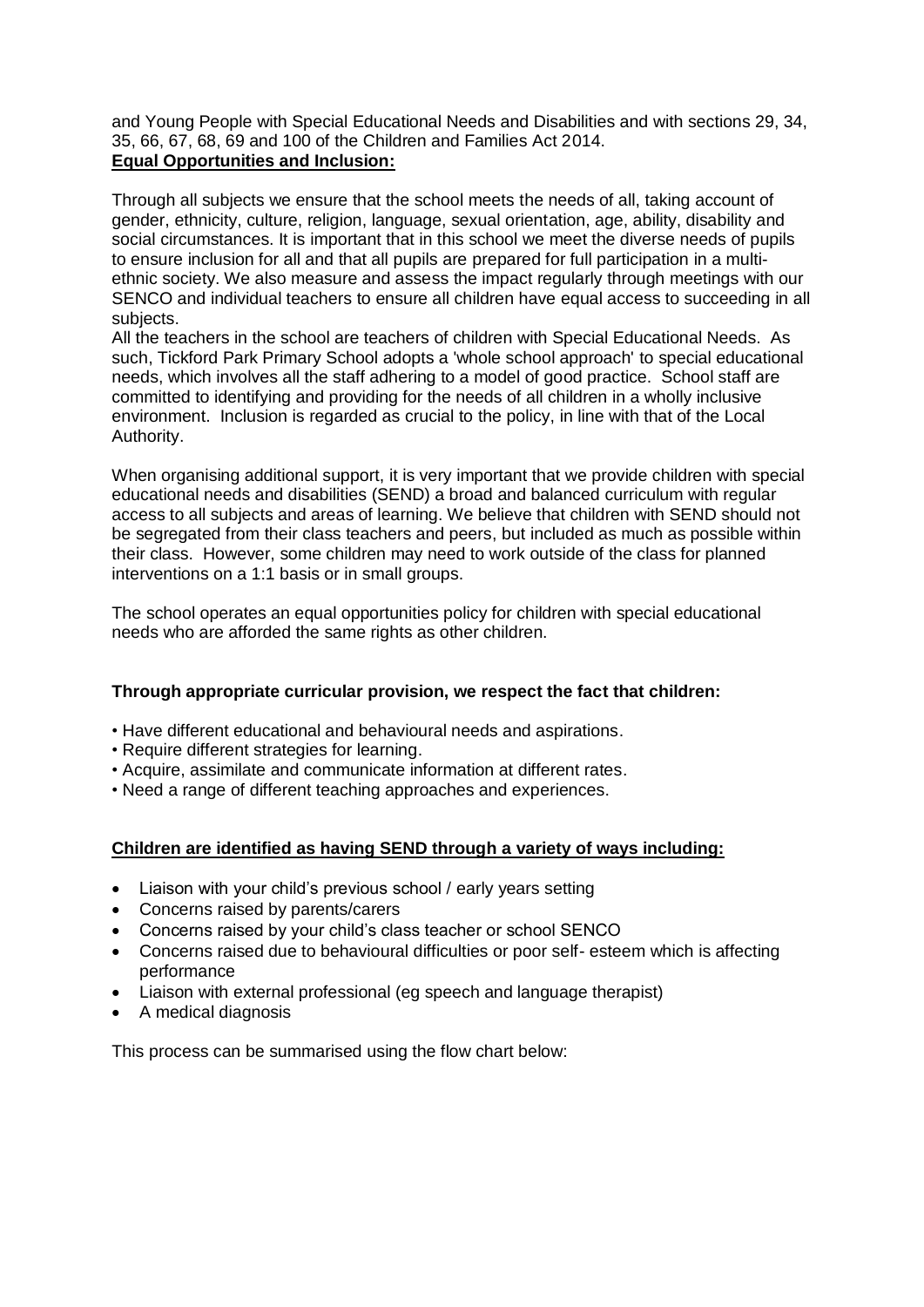

## **How Special Education Needs are provided for at Tickford Park Primary School:**

*We are a fully inclusive school and encourage children with special educational needs, disabilities and medical needs to join our school community. We are happy to meet with parents and discuss how we can meet their child's needs.*

## **Support for a child identified as having SEND may include:**

- Quality First Teaching (the teaching and learning in the classroom will meet the needs of all children).
- Strong and positive relationships with all children on an individual basis knowing a child's interests, home life, strengths, weaknesses, learning styles and friendships.
- Partnership with parents/carers by involving them in setting SMART targets through person centred reviews (PCRs) and personalised pupil plans (PPPs).
- The effective inclusion of all pupils in high-quality everyday teaching use of appropriate language, resources, support, structures.
- Thoroughly planned lesson with focused and differentiated teaching and learning
- The use of visual and kinesthetic as well as auditory/verbal learning.
- Lessons based on clear objectives that are shared with the children and returned to during the lesson.
- Lessons start with a recap and sharing of previous work, with reference to individual progress and targets.
- Offering a variety of ways to record information: mind maps, sound buttons, pictures, photographs, writing frames, ICT.
- High (but appropriate) demands of pupil involvement and engagement with their learning.
- Appropriate and differentiated use of teacher questioning, modelling and explaining.
- An emphasis on learning through talk, with regular opportunities for pupils to talk both individually, with partners and in groups.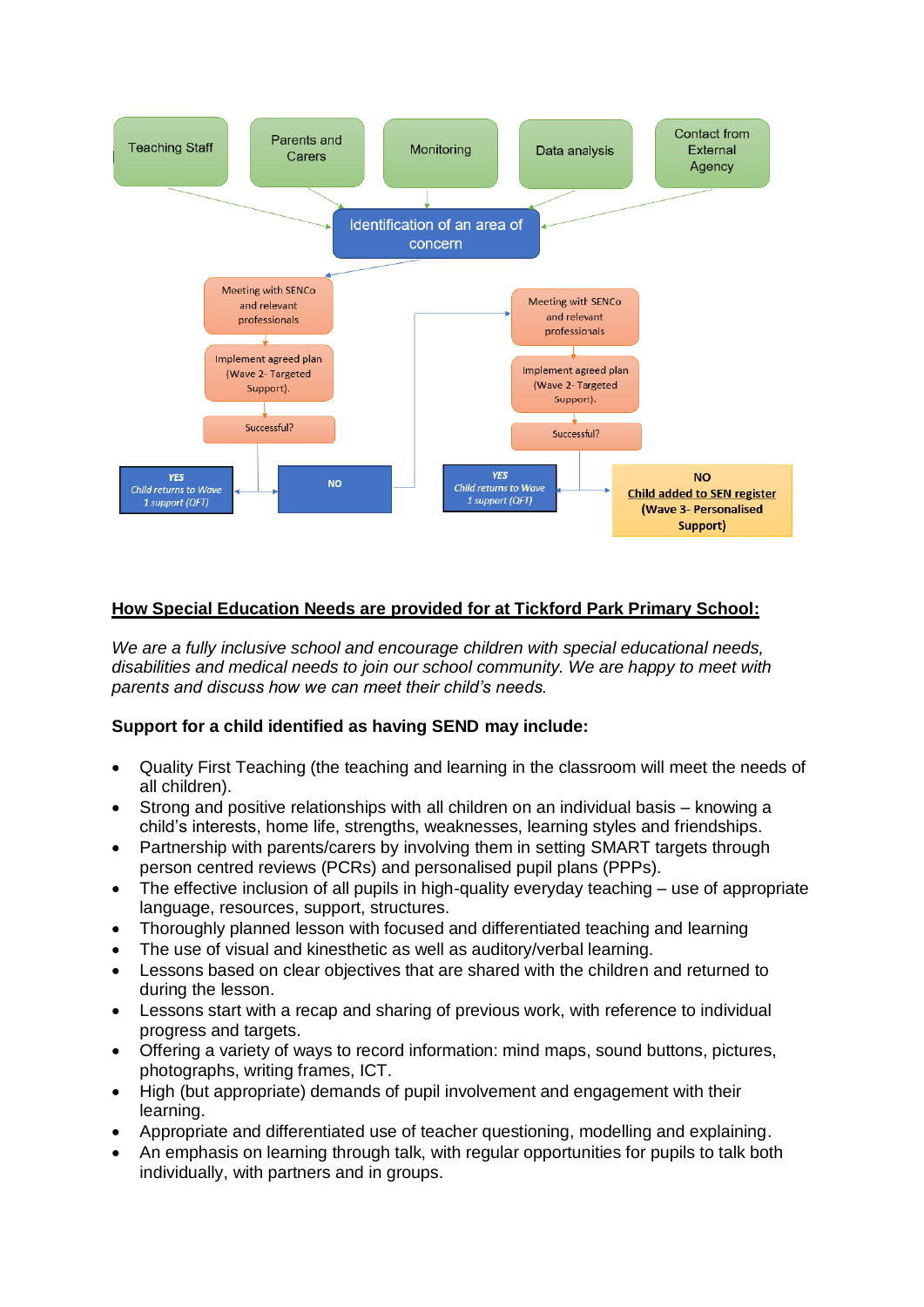- An expectation that pupils will accept responsibility for their own learning and work independently but in an ethos where children know how to help themselves and get help if needed.
- Regular use of encouragement and authentic praise to engage and motivate pupils.
- Carefully explain new vocabulary. Adapting and simplifying language where necessary.
- Where appropriate, to orally rehearse sentences daily in relevant lessons.
- Peer marking takes place regularly, particularly with written work. This includes use of marking codes/writing checklist/targets (see marking policy).
- Visual timetables and learning prompts.
- Gathering responses from children through the use of random selection (lolly sticks or class dojo).
- A curriculum that engages children and meets the needs of all children.
- Use of our vast outdoor environment (the Quiet Garden, two playgrounds, allotment, Roman Garden, Supergrounds (including climbing wall, Amphitheatre, secret path, wooden animals, trees), two trim trails, very large field, pond, Foundation Stage outside environment, two courtyards). Each classroom has a door to the outside area.
- Clear labelling of equipment and areas within the classroom.
- Clear routines which are discussed with the children each day but are also specific to times of the day (assemblies, playtimes, lunchtime).
- Carefully planned and thought out seating plans, which are flexible, appropriate to children's needs and changed regularly.
- Additional adults (teachers, TAs, volunteers, parents, students, trainee teachers) are deployed according to need.
- Use of the Crystal Room for planned, structured breaks, calming down time, intervention groups and use of work stations for children when needed.
- An understanding of working memory and the need for clear, short and concise instructions and explanations.
- Pre and post teaching, especially when new topics are introduced.
- Flexible classroom organisation to meet the needs of the children in the class.
- Learning mentors to support a child's emotional wellbeing.
- Learning which involves scaffolding and /or modelling.
- Reading material which are suitable and of interest level for SEND children (including text on coloured paper / overlays, books which match chronological age and reading age), fiction and non-fiction books, newspapers, comics and magazines.
- Use of interventions Numicon (Maths intervention), Play as individual support, Drawing and Talking, Social Stories, Read Write Inc, Rainbow Road, Reading Wise, Precision teaching, Speech and Language, Beat Dyslexia.

## **The role of staff to meet the needs of SEND children:**

## **School Governors/Inclusion Governor:**

- To ensure that the school has an up to date SEND/Inclusion Policy.
- To ensure that the school has appropriate provision and has made necessary adaptations to meet the needs of all children in the school.
- To ensure that the necessary support is made for any child who attends the school who has SEND and/or disabilities.
- To carry out visits to understand and monitor the support given to children with SEND in the school and being part of the process to ensure children achieve their potential in school.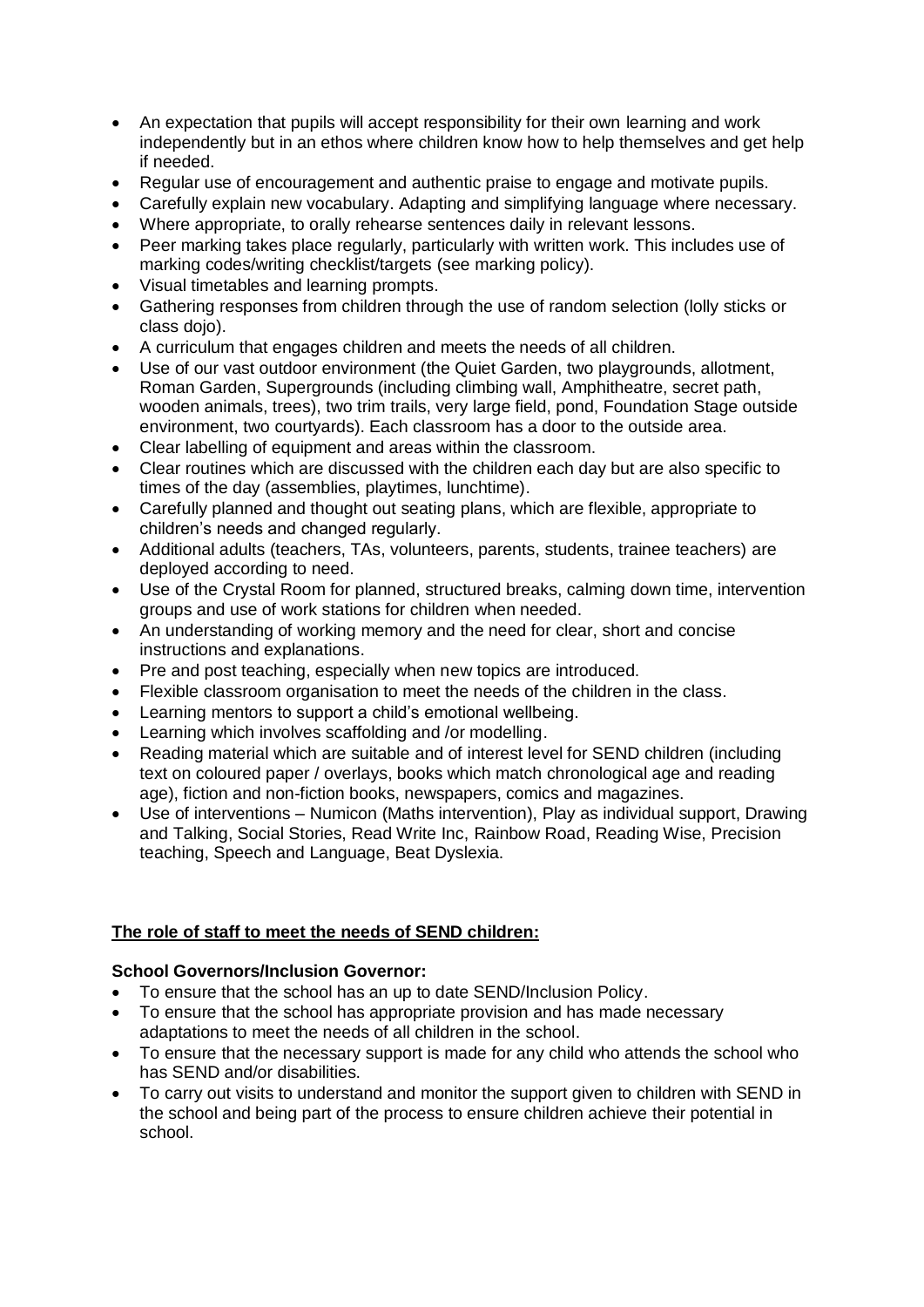### **Headteacher:**

- The day to day management of all aspects of the school, this includes the support for children with SEND.
- To give responsibility to the SENCO and class/subject teachers but is still responsible for ensuring that your child's needs are met.
- To make sure that the Governing Body is kept up to date about any issues in the school relating to SEND.

#### **SENCO:**

- Is responsible for all children with SEND.
- Ensuring that all members of staff working with each child in school are aware of every child's individual needs and/or conditions and what specific adjustments need to be made to enable them to be included and make progress.
- Ensuring that the school's SEND Policy is followed in all classrooms for all the pupils with SEND.
- Organises, monitors and evaluates intervention groups by liaising with class teachers.
- Holds termly SEND surgeries with class teachers to review attainment and progress, then tailor the necessary support.
- Monitors progress and assessment of SEND children; analyses data and writes reports for Governors and Staff.
- Refers to and liaises with outside agencies (specialist teachers, speech & language).
- Liaises with parents and facilitates Person Centred Reviews.
- To organise and conduct the review of children's EHCPs on annual basis.

#### **Class teacher:**

- According to the SEND Code of Practice (2015) (6:36) teachers are responsible and accountable for the progress and development of the pupils in their class, including where pupils access support from TA's or specialist staff.
- Ensuring that all children have access to high quality teaching and that the curriculum is adapted to meet every child's individual needs (also known as Quality First Teaching and differentiation).
- Ensure that SEND children are included in all activities and that the majority of additional support takes place within the classroom environment.
- Ensuring that all members of staff working with each child in school are aware of every child's individual needs and/or conditions and what specific adjustments need to be made to enable them to be included and make progress.
- Checking progress of every child and identifying, planning and delivering any additional help each child may need, consulting with the SENDCO as necessary.
- Writing Personal Pupil Plans (PPP), reviewing and setting new SMART targets every half term. Share the child's targets with the child and parents.
- Ensuring that all staff working with each child in school is supported in delivering the planned work/programme for each child, so they can achieve the best possible progress.
- Ensuring that the school's SEND Policy is followed in their classroom and for all the pupils they teach with any SEND.

#### **Teaching assistant –** *Under the guidance of the teacher/SENCO:*

- Teaching of small groups and/or individuals.
- Working with children on individual/group targets.
- Using intervention programmes groups.
- Assessing the progress of the children in intervention groups and reporting this information back to the SENCO.
- Liaison with teachers and the SENCO.
- Feedback to teacher/SENDCO progress of individuals /targeted groups.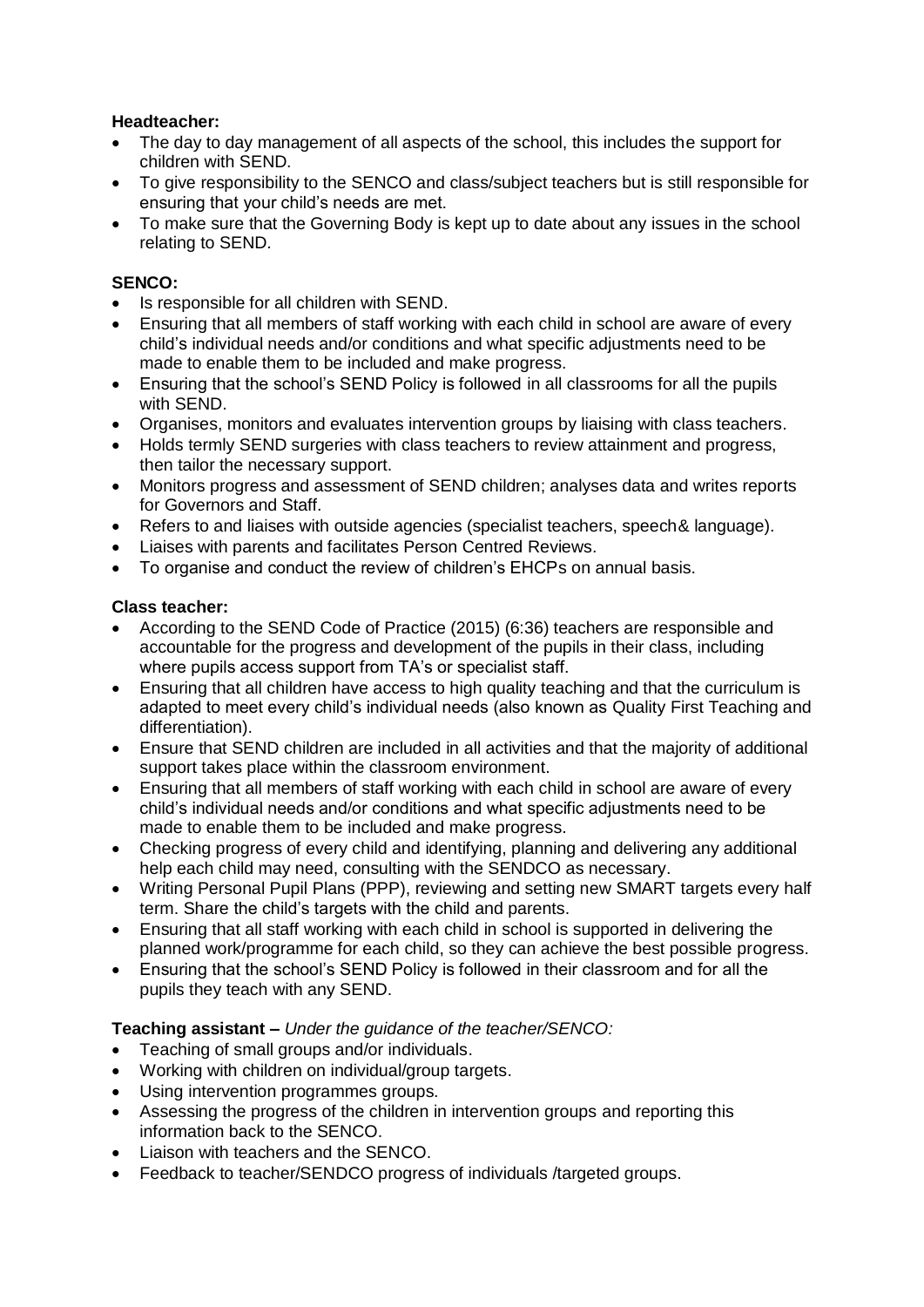#### **Monitoring children's progress:**

- The Headteacher and SENDCO report to Governors every term (progress, attainment, interventions, numbers).
- A child's PPP is reviewed every half term; PPPs are a working document and are amended as needed.
- SEND surgeries and Person-Centred Reviews are carried out termly.
- Children are involved in the review of their targets.
- SENDCO and assessment manager collect, collate, evaluate and analyse termly results for SEND children both as groups and individuals. Actions are created and distributed.
- Teachers continually assessing SEND children (using target tracker, own targets and PPP targets) and making adjustments to provision, teaching and learning accordingly.

#### **Support offered to ensure the well-being of the child who requires extra help or SEND:**

- Every child's well-being and self-esteem are paramount at TPPS, however there is an awareness that a child with SEND may need support to maintain a positive well-being and self-esteem.
- Staff know the importance of enabling a child to be challenged whilst also feeling successful; the self-esteem and well-being of a child is always at the forefront of all teaching.
- A child's well-being and self-esteem will be discussed at each parent consultation meeting.
- If a parent has a concern about a child's well-being and self-esteem they can contact the class teacher immediately.
- Specific interventions are available for children who need support: Play as Individual Support; Drawing and Talking; Socially Speaking: Social Stories; Emotional Literacy; Learning Mentor, School Councillor.

## **Partnership with parents:**

- When a teacher or a parent has raised concerns about a child's progress, learning, behaviour, social interaction or emotional well-being and targeted teaching has not met the child's needs, the teacher will raise this with the SENCO.
- If the teacher has concerns about a child's progress, learning, behaviour, social interaction or emotional well-being they will make an appointment with the parent to discuss any concerns, further interventions or referrals to outside professionals to support the child's learning and how the school and parents can work together to support the child at home and school.
- Termly meetings (PCRs) will take place to review each child's targets and provision they are receiving. Parents will receive a copy of the PPP each half term.
- Parent consultation meetings will take place each term the child's progress and targets will be discussed.
- Parents may contact the school to make an appointment to see the class teacher or SENDCO at any time during the school year. They may also ask for the teacher or SENDCO to telephone them for a conversation at any time during the school year.
- All information from outside professionals will be discussed with parents, or where this is not possible, in a report. If parents would like to discuss a report further they must not hesitate to contact the class teacher or SENCO.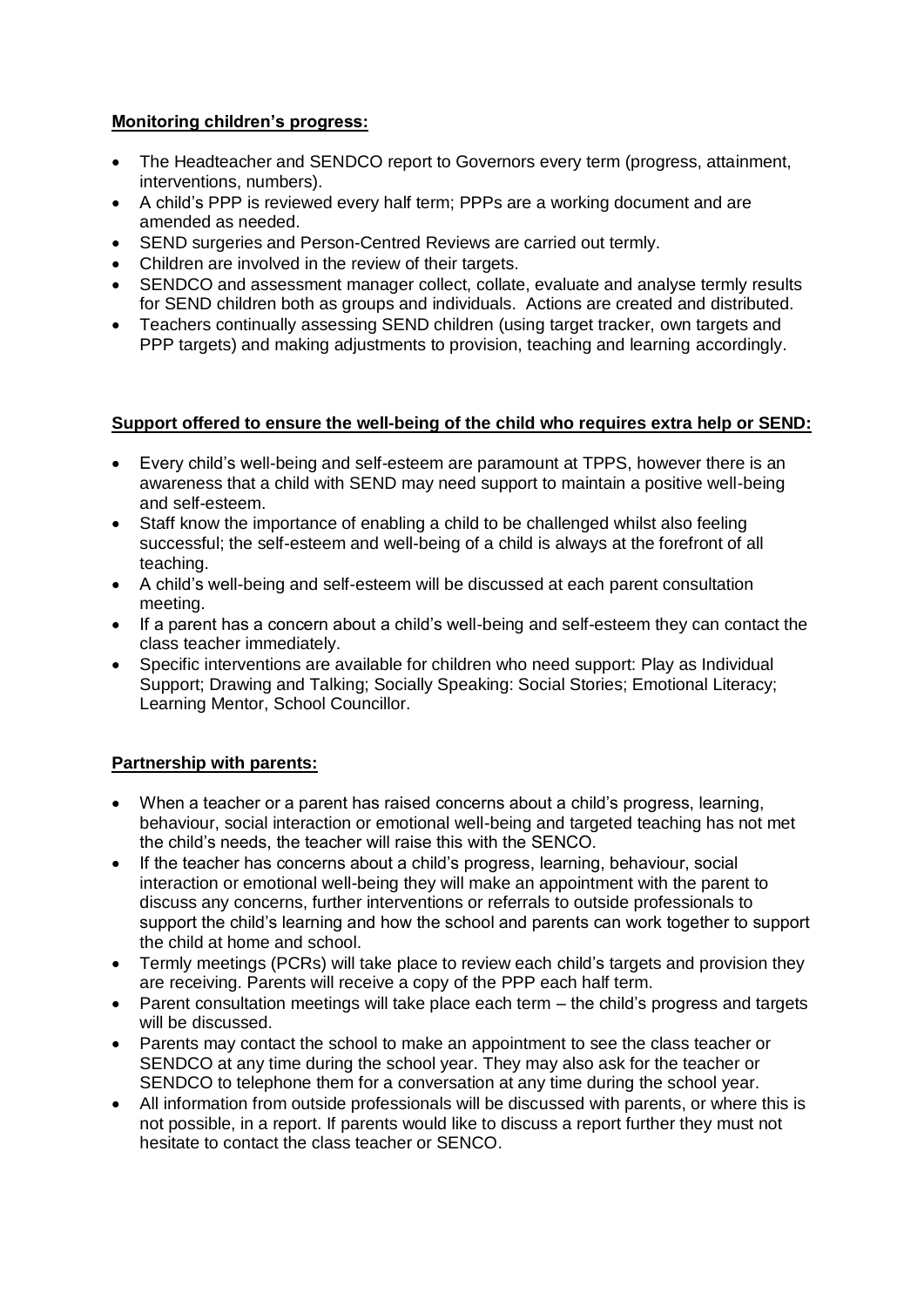## **Role and Rights of Pupils:**

We encourage pupils with special educational needs to understand their rights and to take part in:

- assessing their needs.
- setting learning targets (Maths/English targets as well as any targets in their PPP).
- the annual review.

# **Graduated Approach:**

We feel it is vital that pupils with special educational needs and disabilities are identified at an early stage. Every teacher in this school is responsible for identifying pupils with special educational needs.

We will inform parents at the earliest opportunity of the school's concerns and to work in partnership with them to establish the support the child needs.

We will adopt a graduated approach coordinated by the SENCO and using the following four stages of action: **Assess, Plan, Do and Review.** 

## **Assess:**

- Working with the SENCO and the child's parents an analysis of the child's needs will be undertaken by the class teacher when trying to identify what SEND support is required.
- Support is put into place and is reviewed regularly to ensure that the support is matched to need.
- More specialist assessment will take place if there is no improvement in the child's progress.
- This will be organised by the SENDCO with the agreement of the parents.

## **Plan:**

When it has been decided to provide SEN support all parties will decide:

- the expected outcomes.
- what interventions and support that is required.
- the expected impact on progress, development or behaviour.
- on a review date.
- Plans will take into account the views of the child.
- Parents will reinforce the provision by contributing to progress at home.

#### **Do:**

- The Class Teacher and the SENDCO oversee the implementation of the interventions as part of the agreed SEN support.
- The Class Teacher supported by the SENDCO assesses the child's response to the action taken.
- The SENCO offers continuous advice on the effective implementation of support.

#### **Review:**

- The effectiveness of the support and its impact on the child's progress is reviewed by the Class Teacher. The SENCO may also be involved.
- The views of the child are also taken into consideration.
- In light of the child's progress and development, changes to the outcomes and support will be agreed by all concerned.
- A cycle of review meetings will continue with all parties attending in order to identify the best way of securing good progress.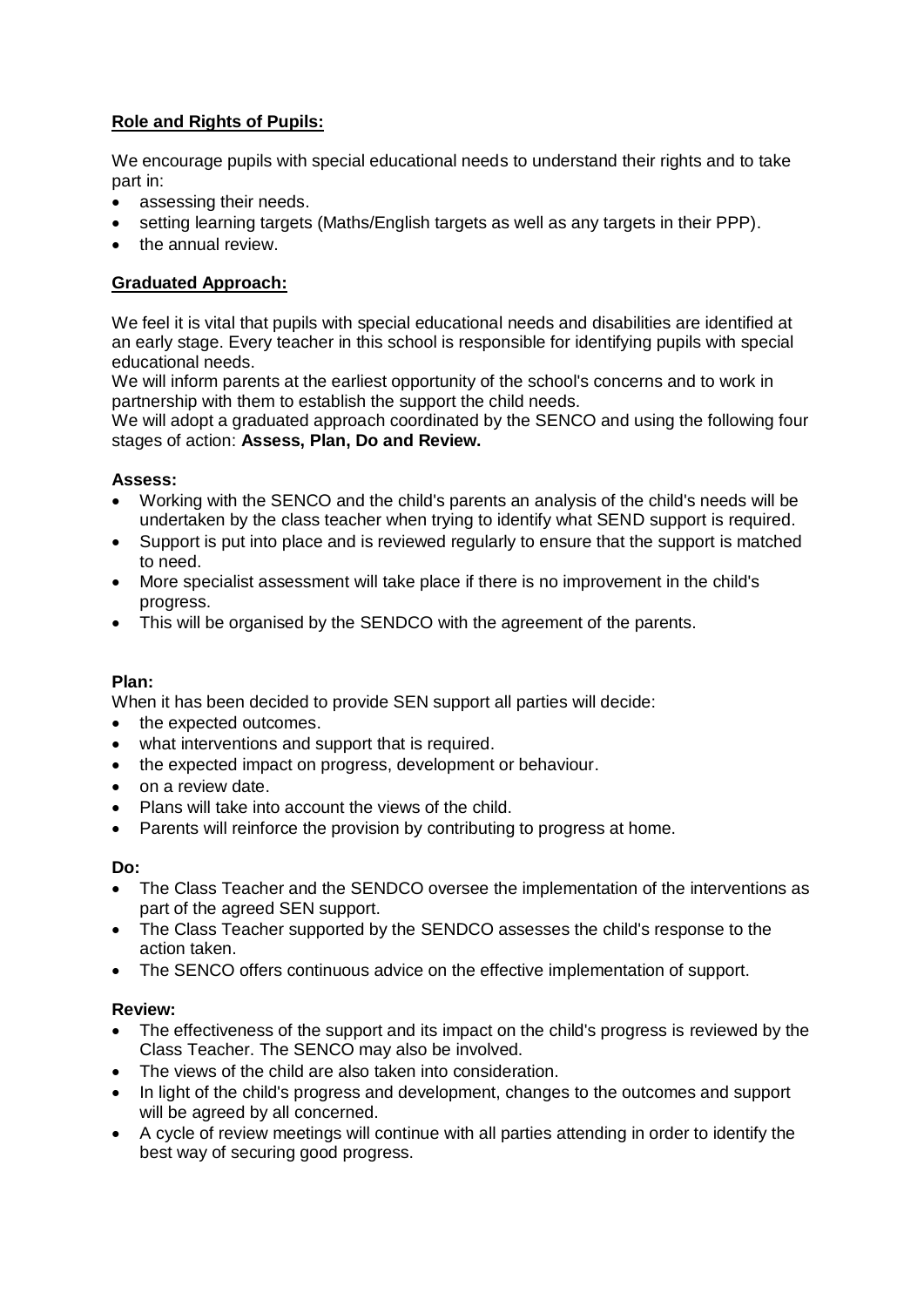- All parties will agree to any specialist involvement if a child continues to make less than expected progress.
- An Education, Health and Care Plan assessment may be requested if a child continues not to make the expected progress and fulfils the EHCP criteria.
- If a child has an Education, Health Care Plan, a review will take place annually.
- Detail records will be maintained by the SENCO and teacher, which will be available to the child's parents.

#### **The use of outside agencies and support:**

Advice can be sought from the MK Inclusion and Intervention team, via a telephone advice service; as well as medical professionals through the NHS.

- Social, Emotional and Mental Health.
- Social Communication.
- Cognitive and Learning.
- Hearing impaired.
- Visually impaired.
- Speech and Language.
- Occupational Therapy
- Physiotherapy.
- School Nurse.
- Educational Psychologist.
- Children and Adolescent Mental Health Service (CAMHS).
- Charity organisations/support groups.

These services may become involved if a child continues to make little or no progress despite considerable input and adaptations. They will use the child's records in order to establish, which strategies have already been employed and which targets have previously been set. The external specialist may act in an advisory capacity, or provide additional specialist assessment or be involved in teaching the child directly.

#### **School Request for an Education Health and Care Plans (EHCP)**

A request will be made by the school to the LEA if the child has demonstrated significant cause for concern. The LEA will be given information about the child's progress over time, and will also receive documentation in relation to the child's special educational needs and any other action taken to deal with those needs, including any resources or special arrangements put in place.

The evidence will include:

- Previous Personalised Pupil Plans and Person Centred Reviews for the pupil.
- Records of regular reviews and their outcomes.
- Records of the child's health and medical history where appropriate.
- National Curriculum attainment and progress.

• Education and other assessments, for example from an advisory specialist support teacher or educational psychologist.

• Views of the parents and the child.

The parents of any child who is referred for an Educational Health Care Plan assessment will be kept fully informed of the progress of the referral.

#### **SEND Information Report:**

Annually, we will publish information about the implementation of the policy for pupils with SEND which will be set out in clear and straightforward language and easily accessible to parents and young people. The information must include: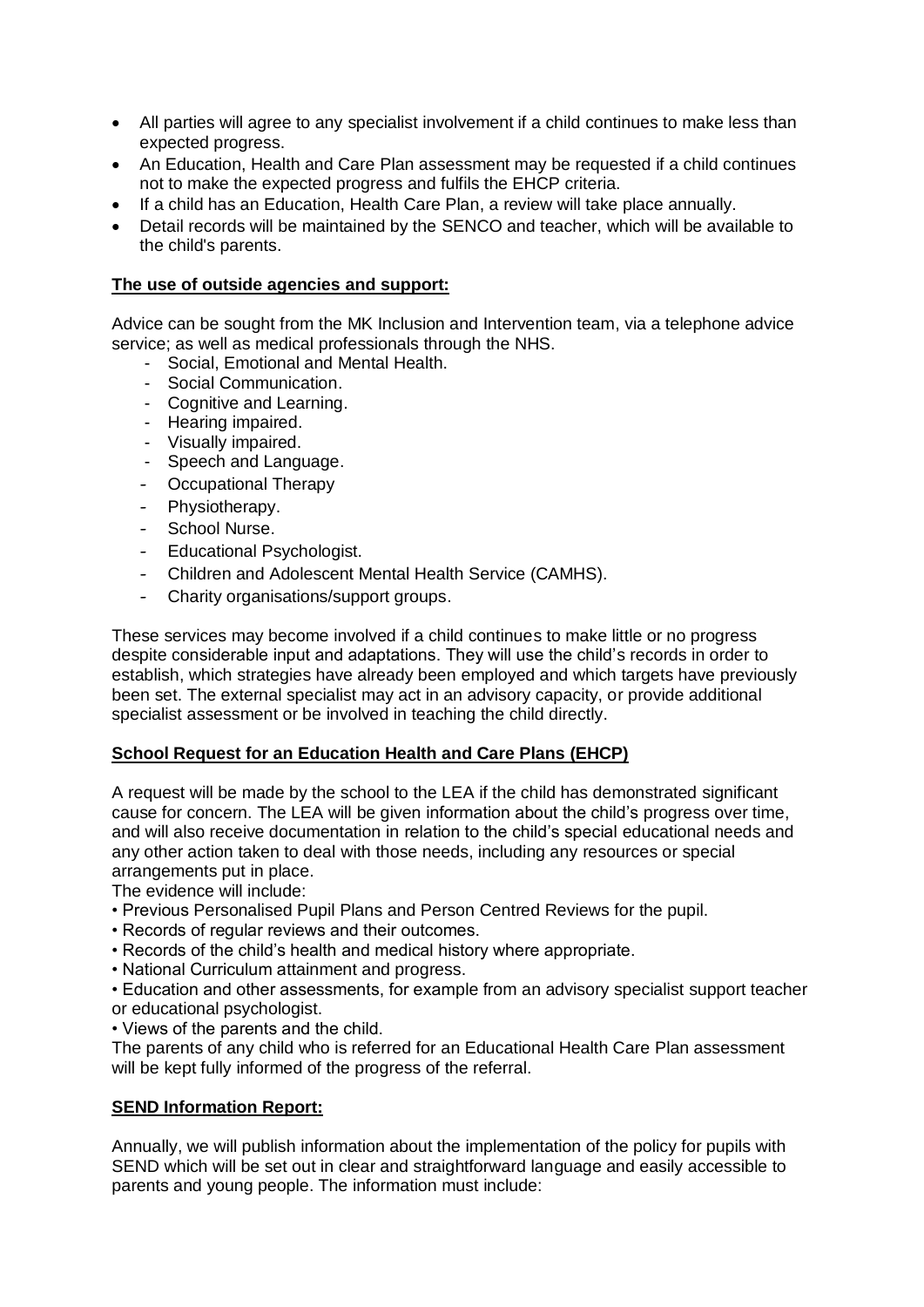- The kinds of SEND that are provided for.
- Policies for identifying children and young people with SEND and assessing their needs, including the name and contact details of the SENCO.
- Arrangements for consulting parents of children with SEND and involving them in their child's education.
- Arrangements for consulting children with SEND and involving them in their education.
- Arrangements for assessing and reviewing children's progress towards outcomes including the opportunities available to work with parents and children as part of the assessment and review.
- Arrangements for supporting children in moving between phases of education.
- The approach to teaching children with SEND.
- How adaptations are made to the curriculum and the learning environment of children with SEND.
- The expertise and training of staff to support children with SEND, including how specialist expertise will be secured.
- Evaluating the effectiveness of the provision made for children with SEN.
- How children with SEND are enabled to engage in activities available with children in the school who do not have SEND.
- Support for improving emotional and social development including extra pastoral support arrangements for listening to the views of children with SEND and measures to prevent bullying.
- How the school involves other bodies, including health and social care bodies, Local Authority support services and voluntary sector organisations, in meeting children's SEND and supporting their families.
- Arrangements for handling complaints from parents of children with SEND about the provision made at the school.
- Arrangements for supporting children who are looked after by the Local Authority and have SEND.
- Details of the Local Offer including information on where the Local Authority's Local Offer is published.

## **Accessibility at TPPS:**

- We have a whole school accessibility plan
- We have two disabled toilets; one in Martin building and one in Aston building.
- The building is fully wheelchair accessible.
- There are blinds in every room, along with lighting which assists children with vision difficulties.
- There is a disabled parking bay in school car park.
- Steps and possible hazards in the outside are have been painted with yellow paint or highlighted with high-viz tape.
- We can create individual work stations if needed in the classroom or have access to individual work stations where needed.

## **Training:**

All school personnel and governors:

- Receive periodic training so that they are kept up to date with new information.
- Receive equal opportunities training on induction in order to improve their understanding of the Equality Act 2010 and its implications.
- Have equal chances of training, career development and promotion.